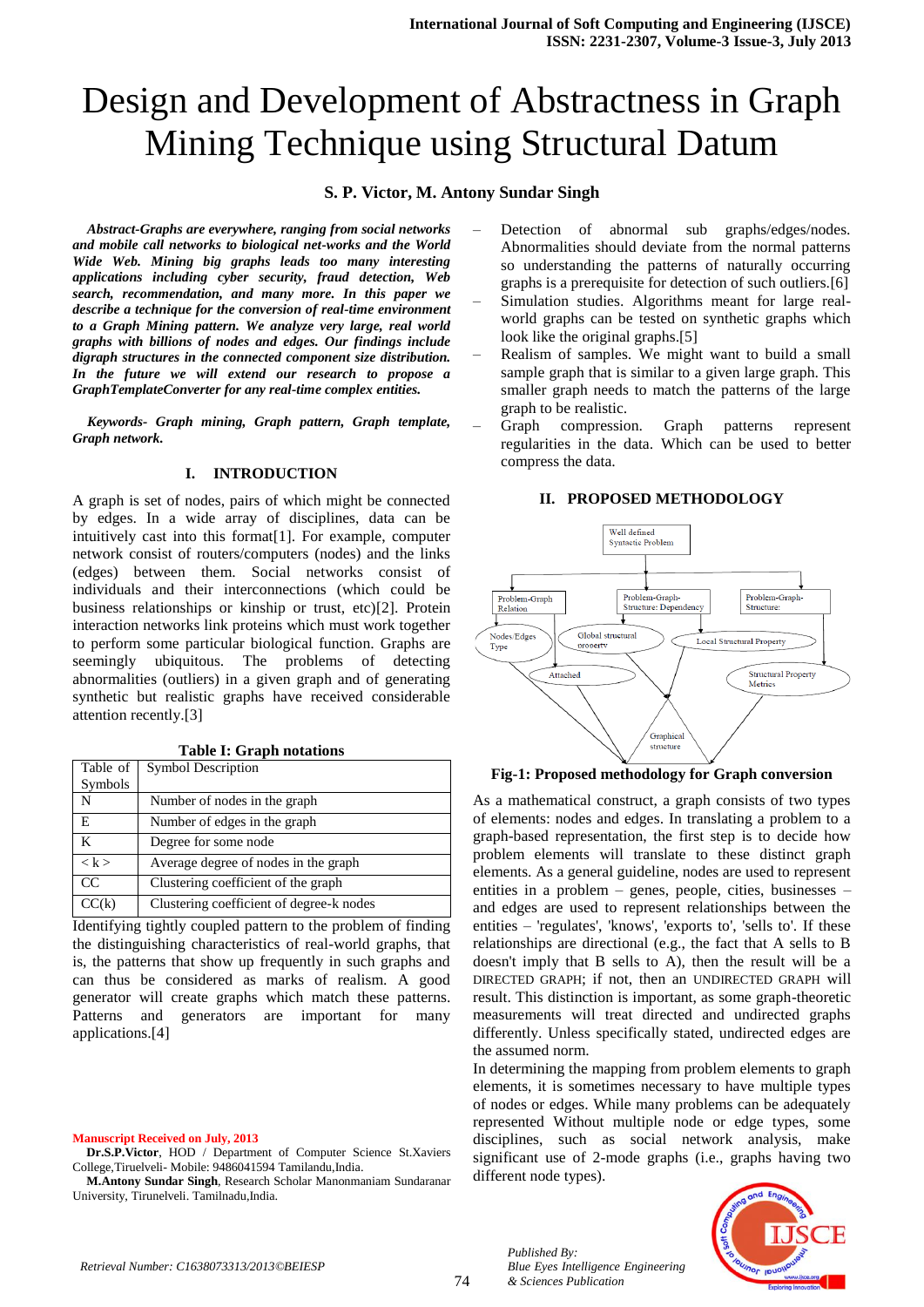#### **III. IMPLEMENTATION RESULT**

One example of a 2-mode graph is Teachers and their Class students, in which both teachers and Students are represented as nodes, and a connection between a Teacher and a student means that the teacher is a responsible person of the class. Having multiple node or edge types may complicate analysis, as the techniques and metrics are better developed for single-mode graphs. One solution to this problem is to adapt single-mode for a system by using domain-specific knowledge to, for example, generate and analyse appropriate single-mode sub graphs of the system. An alternative approach is to reduce the system to a singlemode graph by transforming one of the node types into a relationship (e.g., transforming the Teachers and class network by removing classes and transforming all of the edges between teachers and class to edges between teachers). Generally, even in situations where multiple types of nodes or edges would provide a more accurate representation, a simple single-mode graph representation will still provide useful insights.



**Fig 2: Two mode graph structure**

In situations where the graph must represent richer information than simple nodes and edges will allow, it is possible to have nodes and edges with attached properties.



**Fig-3: Single Mode Graph structure**

Some common examples of properties that may be attached to nodes are the location information of a node in a transportation network or the activation value of a gene in a genetic regulatory network; a link's properties may include a weight, representing the degree of influence a gene exhibits upon the activation of another, or the strength of a relationship in a social network. Some network types, such as transportation networks, have sophisticated techniques for dealing with certain attached properties, such as distance between nodes and flow through edges. In general, however, attached properties will require domain-specific tuning of generic metrics and techniques if such properties are to be taken into account.

## **IV. DISCUSSION AND RESULTS:**

The implementation of a graph-based representation depends on the properties or features of the problem that are being investigated. When viewing at the natural occurrence of real time problem in a genetic regulatory network, investigating node-edge relations and comparing these distributions with those of a grounded structure may be useful; if the targets of inquiry are organisational groups in a social network, usage of clique would be efficient. Identify the different structural properties that may be of interest in a particular problem, it is subsequently necessary to find a suitable metric with which to investigate these features. There is a list of structural characteristics of a graph, along with some suggestions for which metrics to use, in Table 2

**Table II: Graph complexity with appropriate metrics**

| Complexity                   | <b>Metrics</b>                   |
|------------------------------|----------------------------------|
| Node<br>-Edge<br>Bond        | clique, n-clique, k-plex, k-core |
| relationship                 |                                  |
| Internal and External Impact | degree, in-degree, out-degree    |
| with other components.       |                                  |
| duration<br>Time<br>for      | shortest-path length             |
| relationship                 |                                  |
| Kernel node or Edge          | bridges, pivots                  |
| Minimal covering of group    | K-Colouring                      |
| nodes                        |                                  |

Given that there are a set of expected local and/or global structural characteristics to be investigated, selecting appropriate metrics involves identifying those that are likely to provide information about the interesting structures. As most structural characteristics can be measured in many different ways, deciding on appropriate metrics may require a combination of domain-specific knowledge and trial and error. A more complete list of metrics is given in Table 3.

**Table III: Graph structures and metrics**

| Graph terminologies           | Relation                               |  |  |
|-------------------------------|----------------------------------------|--|--|
| degree, in-degree, out-degree | importance of a node based on          |  |  |
|                               | how connected it is                    |  |  |
| degree distribution           | set of related properties, such        |  |  |
|                               | as average shortest path length,       |  |  |
|                               | probability of creating                |  |  |
|                               | disconnected<br>components             |  |  |
|                               | through node/edge removal              |  |  |
| shortest path length          | distance between two nodes,            |  |  |
|                               | degree of influence of nodes on        |  |  |
|                               | each other                             |  |  |
| clique, n-clique, n-clan, k-  | identification of<br>highly            |  |  |
| plex, k-core                  | interconnected sub graphs              |  |  |
| Hub                           | highly<br>identification<br>$\circ$ of |  |  |
|                               | connected nodes                        |  |  |
| pivots, cut-points            | identification of nodes crucial        |  |  |
|                               | to keeping the graph connected         |  |  |
| <b>Bridges</b>                | identification of edges crucial        |  |  |
|                               | to keeping the graph connected         |  |  |
| line-<br>node-connectivity,   | how much damage the graph              |  |  |
| connectivity                  | take before becoming<br>can            |  |  |
|                               | disconnected                           |  |  |
| Centralization                | how much the graph centres on          |  |  |
|                               | a single node or group of nodes        |  |  |
| between's<br>centrality,      | importance of a node based on          |  |  |
| closeness centrality          | its relationship to other nodes        |  |  |
|                               | in the network                         |  |  |



*Published By:*

*& Sciences Publication* 

*Blue Eyes Intelligence Engineering*